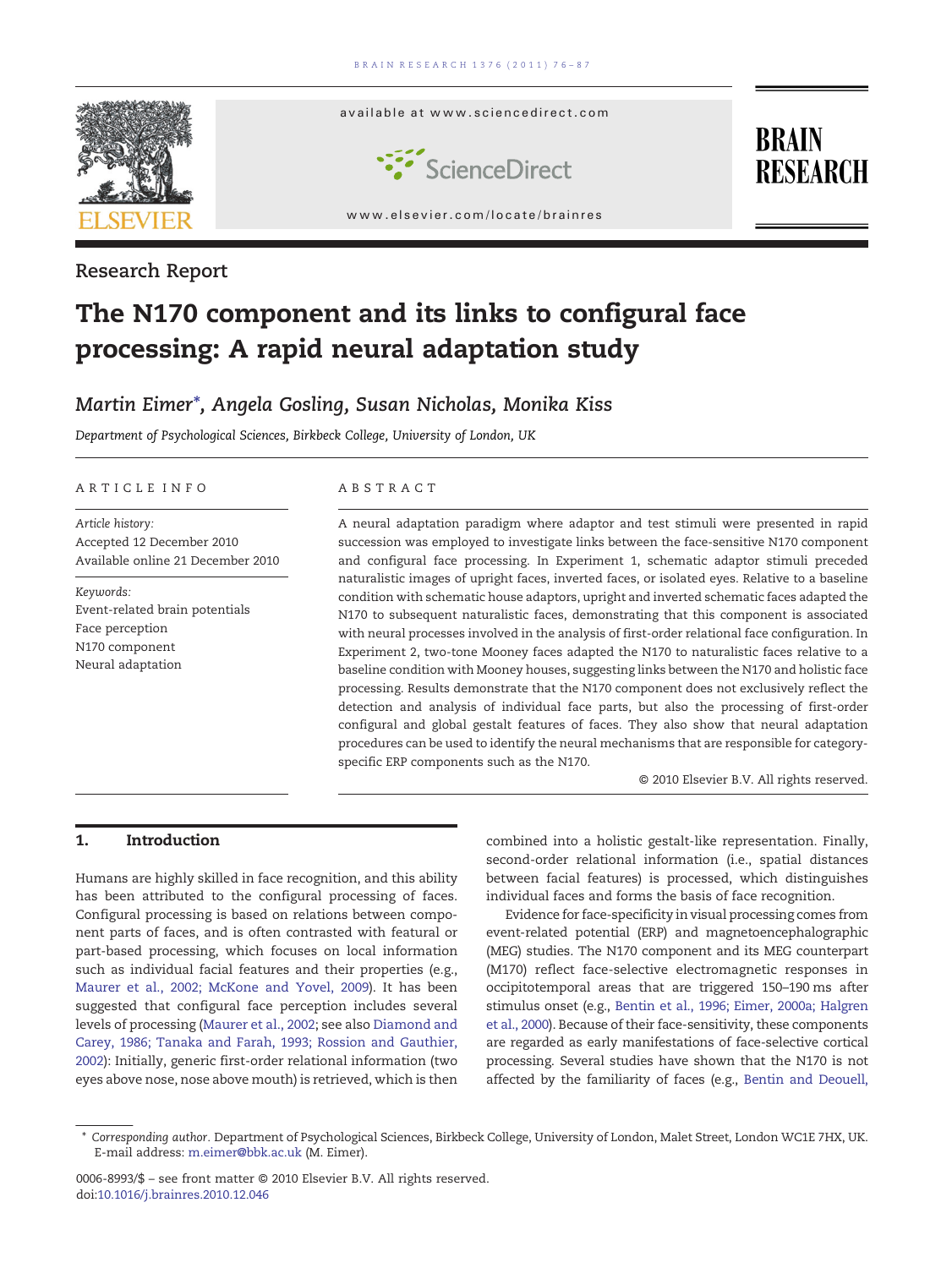[2000; Eimer, 2000a\)](#page-10-0), indicating that this component is associated with perceptual face processing stages that precede the identification of individual faces. The question to what degree N170/M170 components are linked to configural (as opposed to part-based) face processing is still a matter of debate. For example, the fact that the N170 is larger in response to eyes presented in isolation than to full faces has led to the suggestion that this component is primarily linked to the processing of individual face components, and in particular the eyes (e.g., [Bentin et al., 1996\)](#page-10-0). However, subsequent studies have provided substantial evidence that the N170 is also sensitive to configural face processing. It has been repeatedly demonstrated that N170 amplitudes and latencies are strongly modulated by face inversion, with enhanced and delayed N170 components to inverted as compared to upright faces (e.g., [Eimer, 2000b;](#page-10-0) [Rossion et al., 2000; Itier et al., 2007](#page-10-0)). Adverse effects of stimulus inversion on face perception (e.g., [Yin, 1969\)](#page-11-0) are generally regarded as a hallmark of configural face processing. The fact that the N170 is highly sensitive to face inversion therefore strongly suggests that the underlying neural processes are not just involved in the part-based processing of face components, but also in the analysis of configural face properties.

Further positive evidence for a link between the N170 component and configural face processing comes from ERP studies that have measured the N170 in response to schematic face stimuli and two-tone Mooney faces. Schematic face stimuli (such as Smiley faces) retain the overall spatial configuration of faces, but no parts that could be individually recognized as face components. Therefore, schematic faces are assumed to primarily engage configural processing. With respect to the classification proposed by [Maurer et al. \(2002\),](#page-11-0) schematic faces allow the retrieval of first-order relational information, and may also be processed at the subsequent holistic level (see also [Latinus and Taylor, 2006\)](#page-11-0). Mooney faces [\(Mooney, 1957](#page-11-0)) usually contain no individually recognizable facial features and, unlike schematic faces, no prototypical first-order configural arrangement of their component parts. To be recognized as faces, their global structure that is provided by shape-from-shading information needs to be processed. It has therefore been argued that the first facespecific processing stage activated by Mooney faces is holistic [\(Latinus and Taylor, 2005, 2006](#page-11-0)). If the N170 component is sensitive to configural face processing, it should not just be triggered by naturalistic face images, but also in response to schematic faces, or even by two-tone Mooney images of faces. This has indeed been demonstrated in previous ERP studies. Schematic faces were found to trigger an N170 that did not differ from the N170 in response to naturalistic faces, in line with the hypothesis that this component is associated with the processing of configural face information [\(Sagiv and](#page-11-0) [Bentin, 2001; Latinus and Taylor, 2006\)](#page-11-0). Inversion resulted in a delayed N170 for schematic faces, and either in a reduction [\(Sagiv and Bentin, 2001](#page-11-0)) or no effect ([Latinus and Taylor, 2006\)](#page-11-0) for N170 amplitude. There is also some evidence that Mooney faces elicit face-specific N170 components, suggesting that in the absence of first-order relational information, the N170 is sensitive to holistic face processing. [Latinus and Taylor \(2005,](#page-11-0) [2006\)](#page-11-0) observed larger N170 components for Mooney faces as compared to scrambled non-face Mooney control stimuli. Inversion did not affect the latency of the N170 to Mooney

faces, and an attenuation of N170 amplitude for inverted Mooney faces was only found in one of these two studies [\(Latinus and Taylor, 2005\)](#page-11-0). Furthermore, [George et al. \(2005\)](#page-10-0) demonstrated that N170 amplitudes to inverted Mooney faces were larger on trials where these stimuli were identified as faces.

In summary, these previous ERP studies have obtained initial evidence that the face-sensitive N170 component does not just reflect a neural response to individual face parts, but is also associated with configural face processing. However, this conclusion has recently been called into question by the results of an MEG study by [Harris and Nakayama \(2008\),](#page-10-0) where a rapid neural adaptation procedure (first developed by [Jeffreys, 1996](#page-11-0)) was used to investigate links between the M170 component and configural versus part-based face processing. Neural adaptation (or repetition suppression) paradigms provide a new and potentially powerful technique to determine the functional properties of ERP components and their links to underlying neural processing modules. Neural adaptation effects are observed when the activity level of single neurons or neural populations in response to test stimuli is reduced because these stimuli were preceded by physically identical or categorically equivalent adaptor stimuli. Adaptation paradigms have been widely used in fMRI research to study the response profile of domainspecific brain regions (e.g., [Henson, 2003\)](#page-10-0), and were more recently also employed in EEG and MEG investigations of the N170/M170 component. N170 adaptation was demonstrated by [Jacques and Rossion \(2004, 2006\)](#page-10-0) by showing that N170 amplitudes to laterally presented faces were reduced when another face was already present at fixation, relative to trials where a central non-face control stimulus was present (see also [Kovacs et al., 2006](#page-11-0), for similar observations). Whereas these studies used N170 adaptation to demonstrate the general face-selectivity of this component, a more recent study from our group [\(Eimer et al., 2010\)](#page-10-0) has shown that N170 adaptation effects reflect the activation of face-selective neurons by full faces as well as by individual face parts, such as the eyes.

[Harris and Nakayama \(2008\)](#page-10-0) measured the M170 component to test faces that were preceded by full faces, scrambled faces, or isolated face parts as adaptors, and observed equally strong M170 adaptation effects for all three adaptor categories. Critically, they found no M170 adaptation effects at all on trials where adaptors were schematic line drawings of face configurations. This pattern of adaptation effects suggests that the M170 is linked to the detection of individual face parts, but does not reflect the processing of face-specific first-order relational properties. According to [Harris and Nakayama](#page-10-0) [\(2008\)](#page-10-0), the M170 reflects the activity of a structural encoding mechanism that is responsible for the part-based analysis of face components, and should therefore not be interpreted as a marker of configural face processing.

The aim of the present study was to use rapid neural adaptation procedures to study the links between the N170 and configural face processing by measuring N170 adaptation effects produced by schematic face adaptors (Experiment 1) or Mooney face adaptors (Experiment 2) on the N170 elicited by photographic images of faces. In both experiments, adaptor stimuli (S1) and test stimuli (S2) were presented for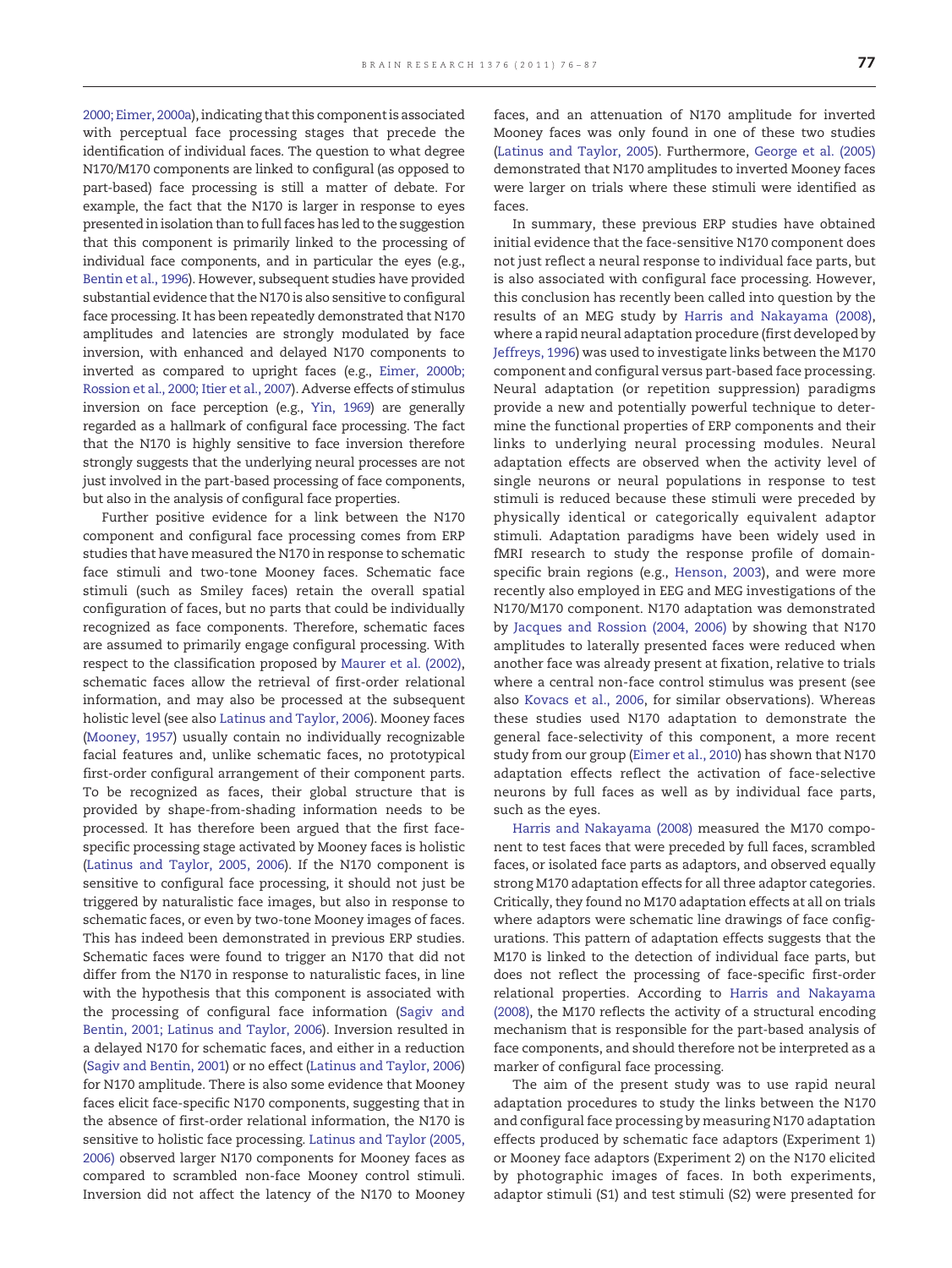<span id="page-2-0"></span>

Fig. 1 – Schematic illustration of the trial structure and of the adaptor and test stimuli used in Experiment 1 (top) and Experiment 2 (bottom). Target-defining red outline shapes are shown in grey.

200 ms, and were separated by a 200 ms interstimulus interval (Fig. 1). Participants monitored these stimulus sequences in order to detect and respond to infrequent target stimuli defined by the presence of a red outline shape that was aligned with the outer contours of an adaptor or test stimulus. Analogous to the MEG study by [Harris and](#page-10-0) [Nakayama \(2008\),](#page-10-0) Experiment 1 investigated whether schematic line drawings of face configurations produce N170 adaptation effects in response to naturalistic test face stimuli. Naturalistic face stimuli were preceded by different types of schematic adaptors (Fig. 1, top). Upright schematic faces showed the prototypical face configuration. Schematic houses, albeit visually similar, did not. The presence of N170 adaptation effects (i.e., reduced N170 amplitudes) for upright naturalistic face stimuli preceded by upright schematic faces, relative to trials with schematic house adaptors, would demonstrate links between the N170 and configural face processing. As naturalistic inverted faces and isolated eyes also trigger robust N170 components [\(Bentin et al., 1996\)](#page-10-0), which are subject to adaptation when preceded by naturalistic face stimuli ([Eimer et al., 2010\)](#page-10-0), these two types of test stimuli were included in addition to naturalistic upright faces. Furthermore, schematic inverted faces and schematic eyes were included as adaptors in Experiment 1. This was done to investigate whether these non-canonical stimuli would still elicit some first-order relational configural processing (as suggested by [Latinus and Taylor, 2006,](#page-11-0) for inverted schematic faces), resulting in N170 adaptation effects for naturalistic test face stimuli.

In Experiment 2, two-tone Mooney stimuli were presented as adaptors, and upright naturalistic faces served as test stimuli. As discussed above, Mooney faces are assumed to engage holistic stages of configural face processing, but not the first-order relational stage [\(Latinus and Taylor, 2006\)](#page-11-0). Adaptors were upright and inverted Mooney faces as well as Mooney houses (Fig. 1, bottom). The presence of N170 adaptation effects in response to upright naturalistic test faces preceded by upright Mooney faces, as compared to trials with Mooney house adaptors would provide additional evidence for an association between the N170 component and configural (holistic) face processing, and against the hypothesis that this component is exclusively linked to a part-based analysis of faces. Inverted Mooney faces were included as adaptor stimuli in order to test whether and to what degree these stimuli would also activate configuralholistic face processing, and therefore produce an adaptation of the N170 to subsequent naturalistic test faces.

## 2. Results

## $\mathbf{r}$ . Experiment 1.

#### 2.1.1. Behaviour

Participants missed targets on less than 1% of all target trials. False Alarms occurred on less than 0.1% of all nontarget trials. Response times (RTs) to targets were faster when they were presented as S2 relative to S1 targets (404 versus 425 ms; t(15)= 2.5,  $p < 0.03$ ). S2 category did not affect RTs  $(F(2, 30) = 1.3,$  $p= 0.29$ ). There was an effect of S1 category (F(3,45) = 4.49,  $p$ <0.01), as target RTs were slower on trials with schematic eyes (435 ms) relative to trials with schematic upright faces, inverted faces or houses (426, 416 and 422 ms, respectively; all  $t(15)$  > 2.2, all  $p < 0.05$ ).

#### 2.1.2. N170 to schematic adaptor stimuli (S1)

[Fig. 2](#page-3-0) (top panel) shows ERPs elicited at right posterior electrode P8 in response to each of the four different schematic adaptor stimulus categories. N170 amplitudes were larger for face-like configurations (upright and inverted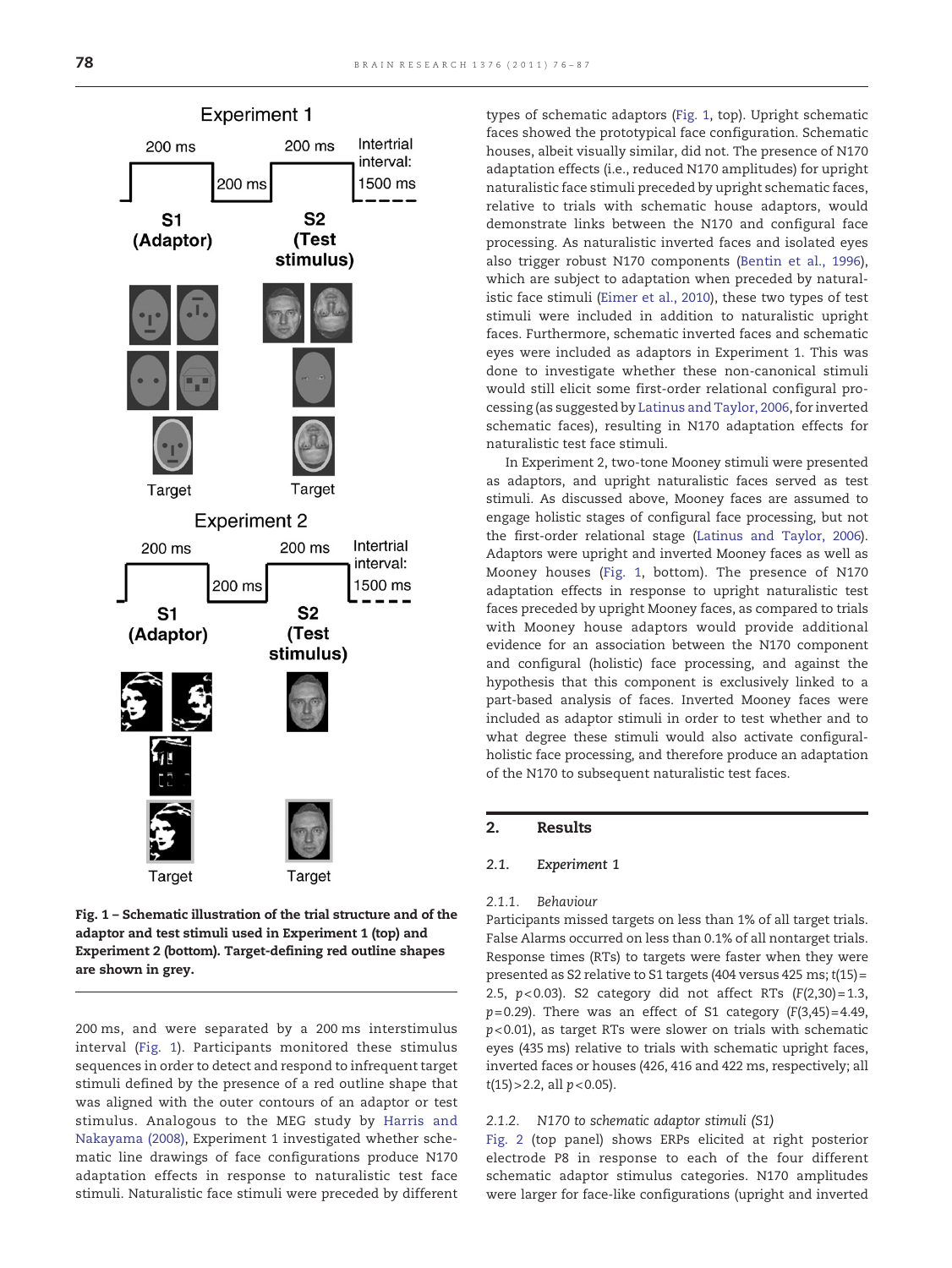<span id="page-3-0"></span>

**Experiment 1** 

Fig. 2 – Grand-averaged ERPs elicited in Experiment 1 (top) and Experiment 2 (bottom) in response to S1 stimuli (adaptors) in the 250 ms interval after stimulus onset at right posterior electrode P8, shown separately for each adaptor category. Topographic maps show difference potentials obtained at the latency of the N170 peak (156 ms in Experiment 1; 162 ms in Experiment 2) by subtracting ERPs to schematic houses from ERPs to schematic upright faces. Larger negative amplitudes for faces are shown in blue.

schematic faces) than for schematic eyes and houses. The topographic map in Fig. 2 (top panel) shows the scalp distribution of ERP amplitude differences observed at N170 peak latency (156 ms after S1 onset) between upright schematic faces and houses. Relative to schematic houses, upright schematic faces triggered a posterior N170 component that

was larger over the right hemisphere. The presence of an enhanced N170 to upright and inverted schematic faces as compared to schematic eyes and houses was confirmed by a repeated-measures ANOVA conducted for N170 peak amplitudes measured at P8 in the 140–190 ms post-S1 time window, for the factor face configuration (present: upright/inverted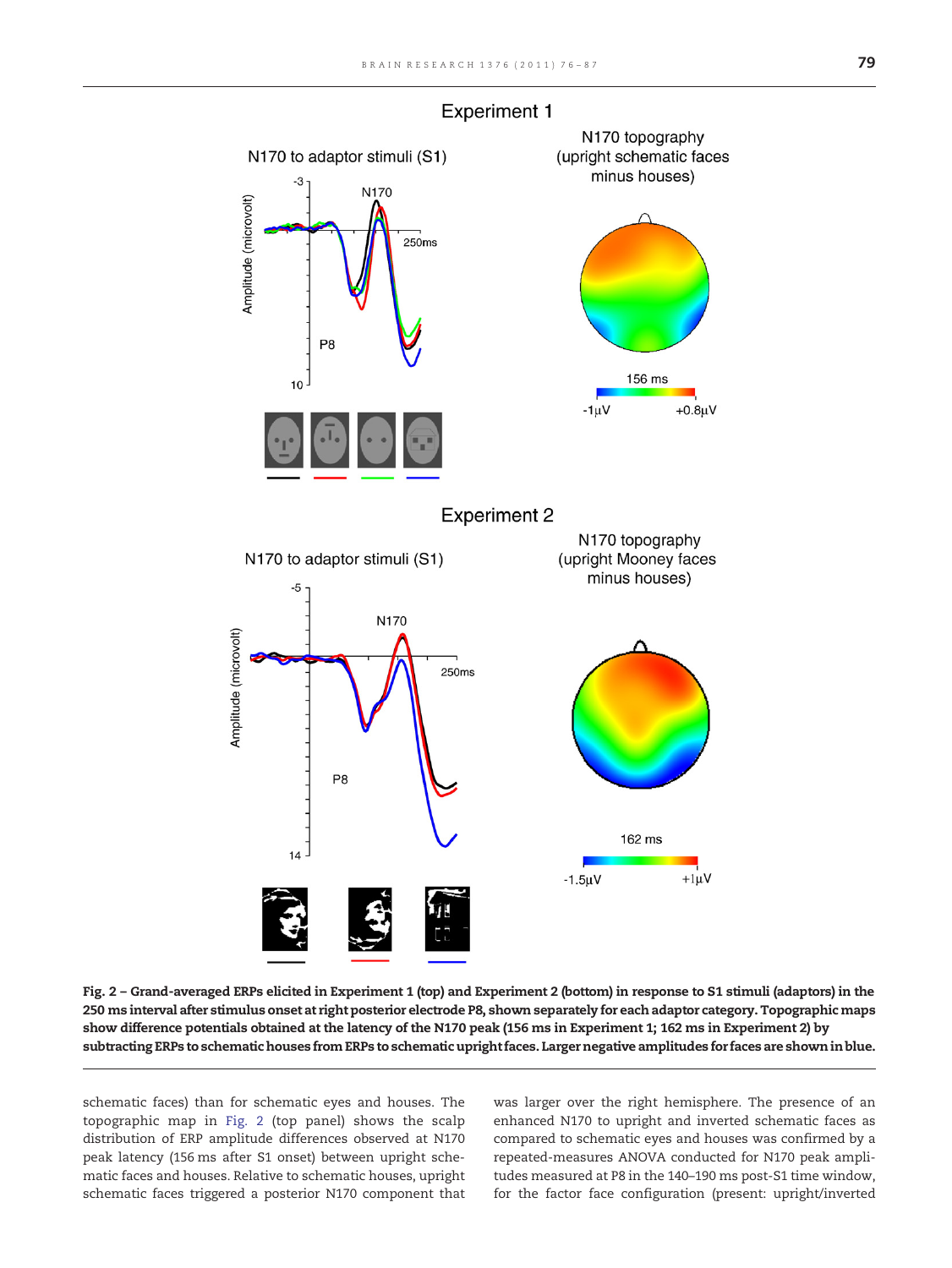schematic faces. A planned comparison of N170 peak latencies (obtained within the 140–190 ms time window after S1 onset) confirmed that this inversion-induced latency shift was reliable  $(t(15) = 2.86, p < 0.02)$ .

#### 2.1.3. N170 to naturalistic test stimuli (S2)

Fig. 3A shows the time course of visual ERP components to S1 and S2 at P8, separately for upright face, inverted face, and

<span id="page-4-0"></span>

Fig. 3 – Experiment 1: (A) ERPs elicited at lateral posterior electrode P8 between 100 ms prior to S1 onset and 300 ms after S2 onset by naturalistic upright faces, inverted faces, and eyes (collapsed across S1 categories). The arrow marks S1 onset, the origin of the y-axis marks S2 onset. (B) ERPs elicited at P8 in the 250 ms interval after S2 onset by the three face test stimulus types as a function of adaptor category. (C) N170 adaptation effects (reduction of N170 amplitudes relative to trials with schematic house adaptors) produced by schematic upright face adaptors, inverted face adaptors, and eyes adaptors, plotted separately for all three face test stimulus types ( $p < 0.05$ ).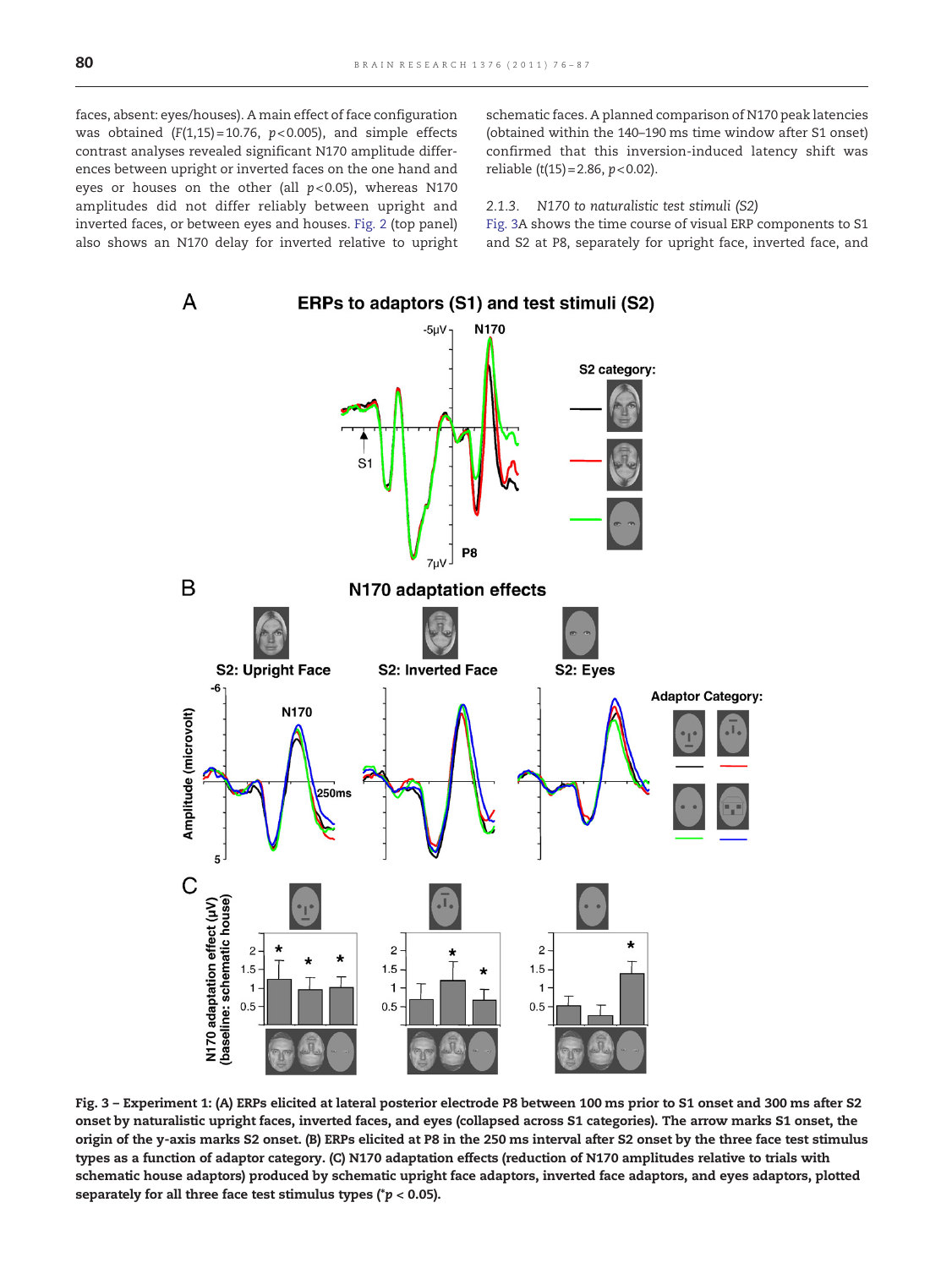isolated eyes test stimuli, collapsed across all four schematic adaptor categories. The 200 ms S1–S2 interval was sufficiently long to allow the emergence of a pronounced N170 to naturalistic test stimuli that did not overlap with residual sensory responses to preceding adaptors. Importantly, the N170 to face test stimuli was modulated in the expected category-specific fashion: It was larger in amplitude and delayed for inverted relative to upright faces (the typical N170 face inversion effect), and larger for isolated eyes relative to full upright faces. A repeated-measures ANOVA of N170 peak amplitudes elicited at P8 in the 140–190 ms post-S2 time window revealed that the factor S2 category was significant  $(F(2,30) = 4.37, p < 0.03)$ , and simple effects contrast analyses confirmed that the N170 to inverted faces and to eyes was significantly larger than the N170 to upright faces (both p< 0.05), while N170 amplitudes did not differ between inverted faces and eyes. S2 category also affected N170 peak latency  $(F(2,30) = 8.16, p < 0.001)$ , and simple effects contrasts demonstrated that the N170 peaked later for inverted faces and isolated eyes relative to upright faces (both  $p < 0.05$ ), while there was no N170 latency difference between isolated eyes and inverted faces.

#### 2.1.4. N170 adaptation effects

[Fig. 3](#page-4-0)B shows ERPs at P8 to upright face, inverted face, and isolated eyes test stimuli, separately for all four types of schematic adaptors. N170 amplitudes were larger when naturalistic face test stimuli were preceded by schematic house adaptors (blue lines in [Fig. 3](#page-4-0)B) than when they were preceded by upright schematic faces (black lines) or by inverted schematic faces (red lines). Schematic eye adaptors (green lines) produced N170 attenuation for isolated eyes test stimuli, but not for upright and inverted faces. This pattern of N170 adaptation effects is further illustrated in [Fig. 3](#page-4-0)C, which shows N170 amplitude reductions observed for the three face test stimulus types on trials where schematic upright faces, inverted faces, or eyes were presented as adaptors, relative to trials with schematic house adaptors.

An initial omnibus ANOVA of N170 peak amplitudes measured at P8 in the 140–190 ms post-S2 interval was conducted for the factors adaptor category (upright face, inverted face, eyes, house) and test stimulus category (upright face, inverted face, eyes). An effect of test stimulus category  $(F(2,30) = 4.37, p < 0.03)$  was accompanied by an effect of adaptor category  $(F(3,45) = 4.50, p < 0.01)$ , and an interaction between both factors  $(F(6,90) = 2.73, p < 0.02)$ , demonstrating that schematic adaptors produced category-specific N170 adaptation effects. To investigate the pattern of N170 adaptation in more detail, three separate analyses compared N170 amplitudes for naturalistic stimuli preceded by schematic house adaptors (baseline condition) and N170 amplitudes on trials with schematic upright face, inverted face, or eye adaptors, respectively. When the effects of schematic upright face and house adaptors were compared, a highly significant effect of adaptor category  $(F(1,15) = 12.75, p < 0.003)$ confirmed the attenuation of N170 amplitudes to naturalistic face stimuli that were preceded by schematic upright face adaptors [\(Fig. 3](#page-4-0)C, left). This effect did not interact with test stimulus category, and subsequent simple effects analyses confirmed reliable N170 adaptation effects for all three test

stimulus categories (all  $p < 0.05$ ). The analysis of N170 adaptation effects for schematic inverted faces relative to schematic house adaptors ([Fig. 3](#page-4-0)C, middle) obtained a significant effect of adaptor category  $(F(1,15) = 5.21, p < 0.04)$ that did not interact with test stimulus category. Subsequent simple effects analyses revealed reliable N170 adaptation effects for naturalistic inverted faces and naturalistic eyes preceded by schematic inverted faces (both  $p$ <0.05). This effect approached significance for naturalistic upright faces  $(p= 0.07)$ . Finally, the analysis of N170 adaptation effects produced by schematic eyes relative to house adaptors obtained an effect of adaptor category  $(F(1,15) = 7.80, p < 0.02)$ that interacted with test stimulus category  $(F(2,30) = 4.03,$ p< 0.03). Simple effects analyses found no reliable N170 adaptation by schematic eyes for naturalistic upright and inverted faces, but a strong attenuation of N170 amplitudes for isolated eyes test stimuli  $(p<0.001;$  [Fig. 3](#page-4-0)C, right).

## 2.2. Experiment 2

#### 2.2.1. Behaviour

Participants missed targets on less than 2% of all target trials. False Alarms occurred on less than 0.1% of all nontarget trials. Target RTs did not differ between trials where targets were presented as S1 or S2 (392 ms and 393 ms, respectively), or between trials with upright Mooney face, inverted Mooney face, or Mooney house adaptors (effect of S1 category:  $F < 1$ ).

#### 2.2.2. N170 to Mooney adaptors (S1)

[Fig. 2](#page-3-0) (bottom panel) shows ERPs elicited at right posterior electrode P8 in response to upright Mooney face, inverted Mooney face, and Mooney house adaptors. N170 amplitudes were larger for upright and inverted Mooney faces relative to Mooney houses. The topographic map in [Fig. 2](#page-3-0) (bottom) shows the scalp distribution of ERP amplitude differences observed at N170 peak latency (162 ms after S1 onset) between upright Mooney faces and Mooney houses. Relative to Mooney houses, upright Mooney faces triggered a posterior N170 component that was larger over the right hemisphere. A repeated-measures ANOVA conducted for N170 peak amplitudes measured at P8 in the 140–190 ms post-S1 time window revealed a main effect of S1 category (upright Mooney faces, inverted Mooney faces, Mooney houses;  $F(2,22) = 7.9$ ,  $p < 0.02$ ). Simple effects contrast analyses revealed that the N170 to Mooney houses was reliably reduced relative to upright as well as inverted Mooney faces (both  $p < 0.05$ ), but there was no N170 amplitude difference between upright and inverted Mooney faces. There were no reliable N170 latency differences between the three adaptor categories.

#### 2.2.3. N170 adaptation effects

[Fig. 4A](#page-6-0) shows ERPs triggered at P8 by naturalistic upright face test stimuli, separately for trials where they were preceded by upright Mooney faces, inverted Mooney faces, or Mooney houses. N170 amplitudes were largest when naturalistic faces were preceded by Mooney house adaptors, and smallest for trials with upright Mooney faces. An ANOVA of N170 peak amplitudes measured at P8 in the 140–190 ms post-S2 interval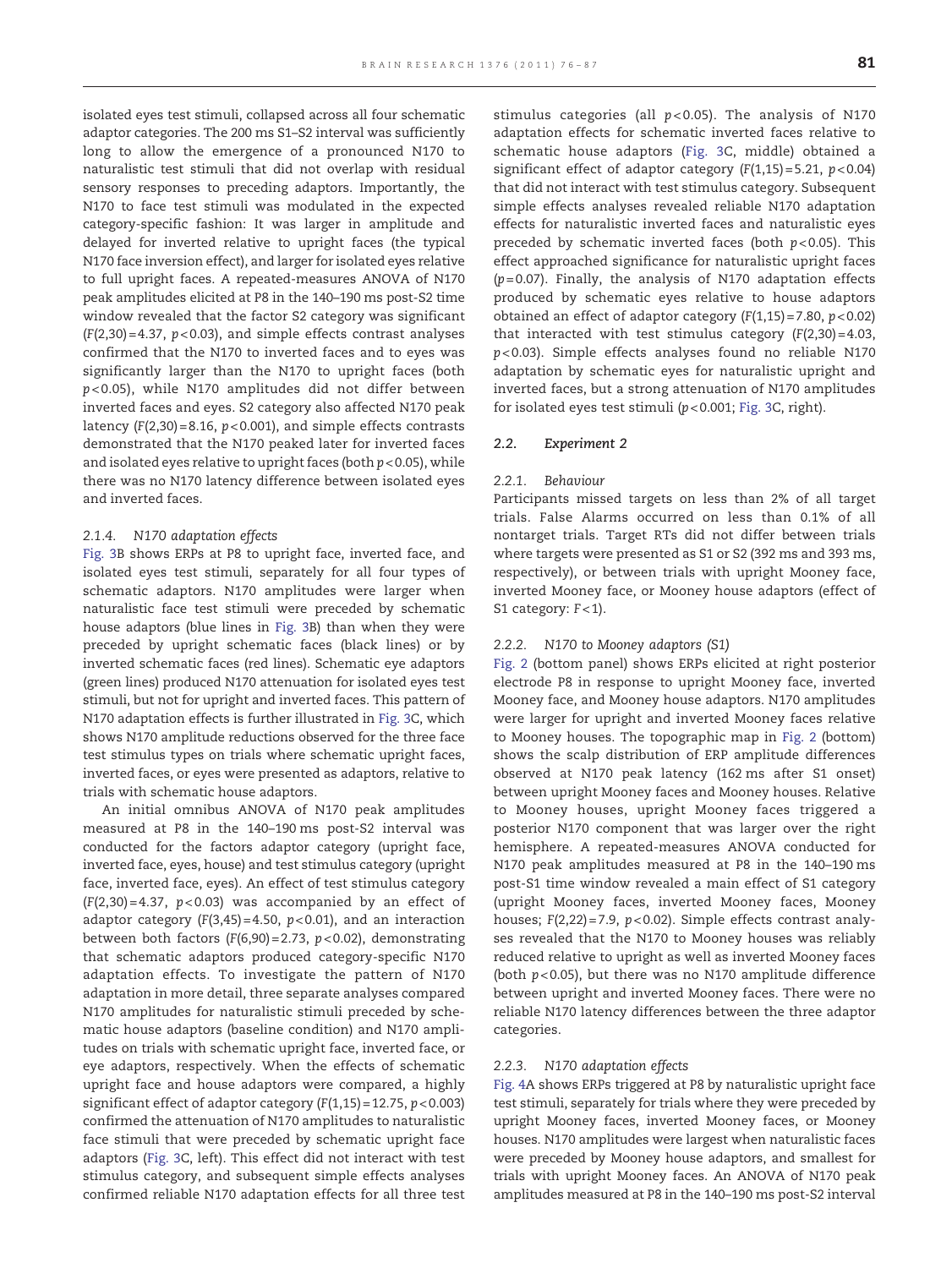<span id="page-6-0"></span>

### N170 adaptation effects

Fig. 4 – Experiment 2: (A) ERPs elicited at lateral posterior electrode P8 in the 250 ms interval after S2 onset by upright naturalistic face test stimuli, separately for the three adaptor categories (upright Mooney faces, inverted Mooney faces, Mooney houses). (B) ERPs elicited at P8 to upright naturalistic test faces preceded by inverted Mooney face adaptors that were easy or hard to recognize as faces. The adaptor stimuli included in these two sets are shown on the right.

demonstrated a main effect of adaptor category (F(2,22)= 12.63, p< 0.005). Follow-up contrasts confirmed that the N170 to naturalistic test faces preceded by upright and inverted Mooney faces was significantly attenuated relative to trials with Mooney house adaptors (both  $p$ <0.05). In addition, N170 amplitude was reduced on trials with upright Mooney face adaptors relative to trials with inverted Mooney face adaptors  $(p < 0.05)$ .

To investigate whether N170 adaptation effects produced by inverted Mooney faces differed when these adaptor stimuli were either easy or difficult to recognize as faces, N170 amplitudes to test faces were quantified separately for trials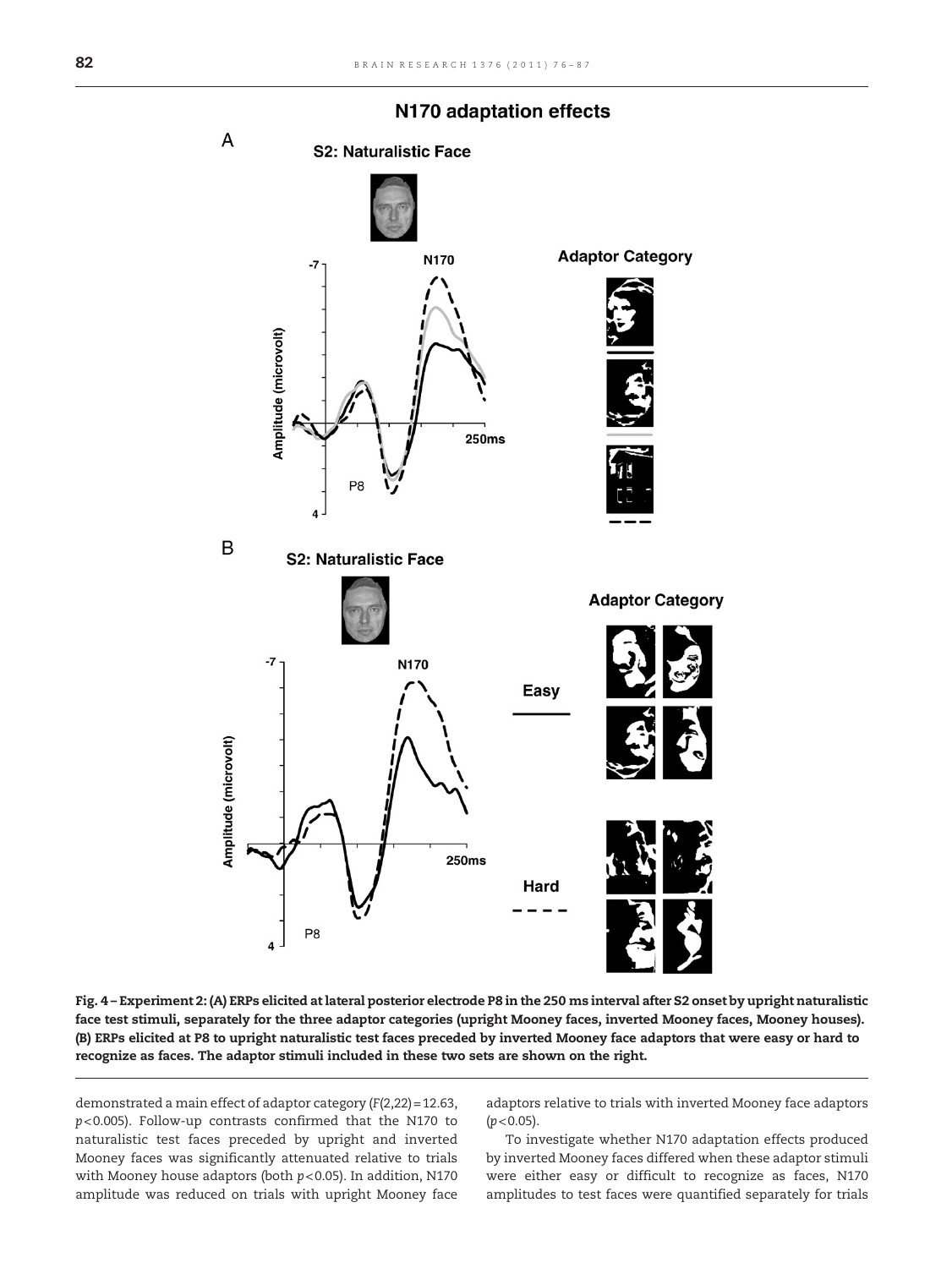where these faces were preceded by "easy" or "hard" inverted Mooney face adaptors. $1$  [Fig. 4B](#page-6-0) shows these two sets of Mooney faces, together with ERPs at P8 for trials where naturalistic test faces were preceded by easy or hard inverted Mooney faces. N170 amplitude was reduced for trials with inverted Mooney face adaptors that were still recognizable as faces. This was confirmed by a paired t-test, which revealed significant N170 peak amplitude differences between these two types of trials for the 140–190 ms post-S2 latency window  $(t(11)=2.24, p<0.05).$ <sup>2</sup>

#### 3. Discussion

We used rapid neural adaptation procedures to investigate links between the face-sensitive N170 component and configural face processing. Experiment 1 tested whether the N170 to naturalistic face stimuli was attenuated by schematic face adaptors, as compared to schematic house adaptors, as would be predicted if the N170 reflects face-selective neural populations that are sensitive to first-order relational configuration [\(Maurer et al., 2002\)](#page-11-0), even when individually recognizable face components are absent. Experiment 2 investigated whether the N170 to naturalistic faces would adapt when these are preceded by Mooney faces, as compared to Mooney houses, as would be expected if neural processes that generate this component are linked to the holistic processing of face-like stimuli when no recognizable face features and no first-order relational information is available. The pattern of N170 adaptation effects observed in these two experiments provides new and conclusive evidence that the N170 is indeed associated with the configural processing of faces, and does not just reflect the part-based analysis of individual face parts by a structural encoder ([Harris and Nakayama, 2008\)](#page-10-0).

In Experiment 1, N170 adaptation was measured for naturalistic upright faces, inverted faces, and isolated eyes that were preceded by schematic adaptor stimuli. The critical comparison was between trials where these test stimuli were preceded by adaptors that matched the prototypical face template (upright schematic faces), and trials with schematic house adaptors. Schematic houses were visually very similar to schematic faces, except for the lack of a face-like configuration. N170 amplitudes were attenuated for naturalistic test stimuli that were preceded by upright schematic face adaptors, relative to trials with schematic house adaptors. This N170 adaptation effect was reliably present for all three types of face test stimuli, demonstrating that cortical processes involved in the detection and analysis of configural facial information do indeed contribute to the face-sensitive N170 component. Activation of these processes by schematic faces reduces their responsiveness to subsequently presented naturalistic face stimuli, resulting in attenuated N170 amplitudes. N170 adaptation effects were also found for inverted schematic face adaptors. These effects were reliable for inverted face and isolated eyes test stimuli, and there was a trend in the same direction for naturalistic upright faces. This suggests that first-order relational information conveyed by schematic faces was not completely disrupted after face inversion, although the absence of statistically significant N170 adaptation effects for upright face test stimuli indicates some impairment of this prototypical spatial configuration produced by inversion.

Further evidence that the N170 component is sensitive to configural face processing comes from the N170 to the schematic adaptor stimuli themselves ([Fig. 2,](#page-3-0) top panel): Upright and inverted schematic faces elicited larger N170 amplitudes than schematic houses, and the N170 was delayed for inverted as compared to upright schematic faces, similar to the inversion-induced latency delay found for naturalistic test faces ([Fig. 3](#page-4-0)A; see also [Sagiv and Bentin, 2001; Latinus and](#page-11-0) [Taylor, 2006,](#page-11-0) for analogous N170 latency delays for inverted schematic faces). These observations further underline that the N170 component to schematic adaptors is sensitive to face-like configural information. Notably, face inversion effects on N170 amplitudes differed across stimulus formats: Inversion increased the size of the N170 for naturalistic faces, but not for schematic faces, similar to previous observations by [Latinus and Taylor \(2006\)](#page-11-0). It should be noted that [Sagiv and](#page-11-0) [Bentin \(2001\)](#page-11-0) even observed a reliable N170 reduction for inverted as compared to upright schematic faces.

In contrast to schematic upright and inverted face adaptors, there was no enhanced N170 for schematic eye adaptors relative to schematic houses ([Fig. 2](#page-3-0), top panel), suggesting that schematic eyes were not processed in a face-specific fashion, although they were shown in the context of full schematic and naturalistic faces (see [Bentin et al., 2002,](#page-10-0) for contextual priming effects on the N170). Schematic eyes also did not produce reliable N170 adaptation effects for naturalistic upright or inverted test faces ([Fig. 3C](#page-4-0)), which indicates that these adaptor stimuli did not provide sufficient configural information for first-order relational processing. However, the N170 to naturalistic isolated eyes was strongly attenuated when these were preceded by schematic eyes. As all adaptors contained an item pair along the horizontal meridian, this differential effect cannot be due simply to local sensory refractoriness. One possibility is that even though schematic eye adaptors did not elicit a measurable N170, they may still have primed eye-selective neurons, resulting in an attenuated response of these neurons to subsequent naturalistic eyes (see [Itier and Batty, 2009](#page-10-0), for links between the N170 and eye processing). The question whether this effect is indeed linked to eye-specific adaptation or to other factors (e.g., the global configural similarity of schematic and naturalistic eye stimuli) requires further investigation.

In Experiment 2, the N170 to upright naturalistic test faces was measured on trials where they were preceded by upright Mooney faces, inverted Mooney faces, or Mooney houses. The critical comparison was between trials with upright Mooney face and Mooney house adaptors. A strong attenuation of

 $1$  Out of the 12 inverted Mooney faces used in Experiment 2, 4 were consistently easy to be perceived as a face, whereas 4 others were consistently hard (see [Fig. 4](#page-6-0)B). Easy and hard inverted Mooney faces were identified in a pilot study where observers had to make a speeded face/nonface discrimination in response to each of the inverted Mooney faces and Mooney houses used in the main study.

 $2$  A comparison of N170 amplitudes computed separately for the four easy and the four hard inverted S1 Mooney face adaptors revealed an amplitude reduction of 1.2 μV for hard as compared to easy inverted Mooney faces, but this difference failed to reach overall statistical significance.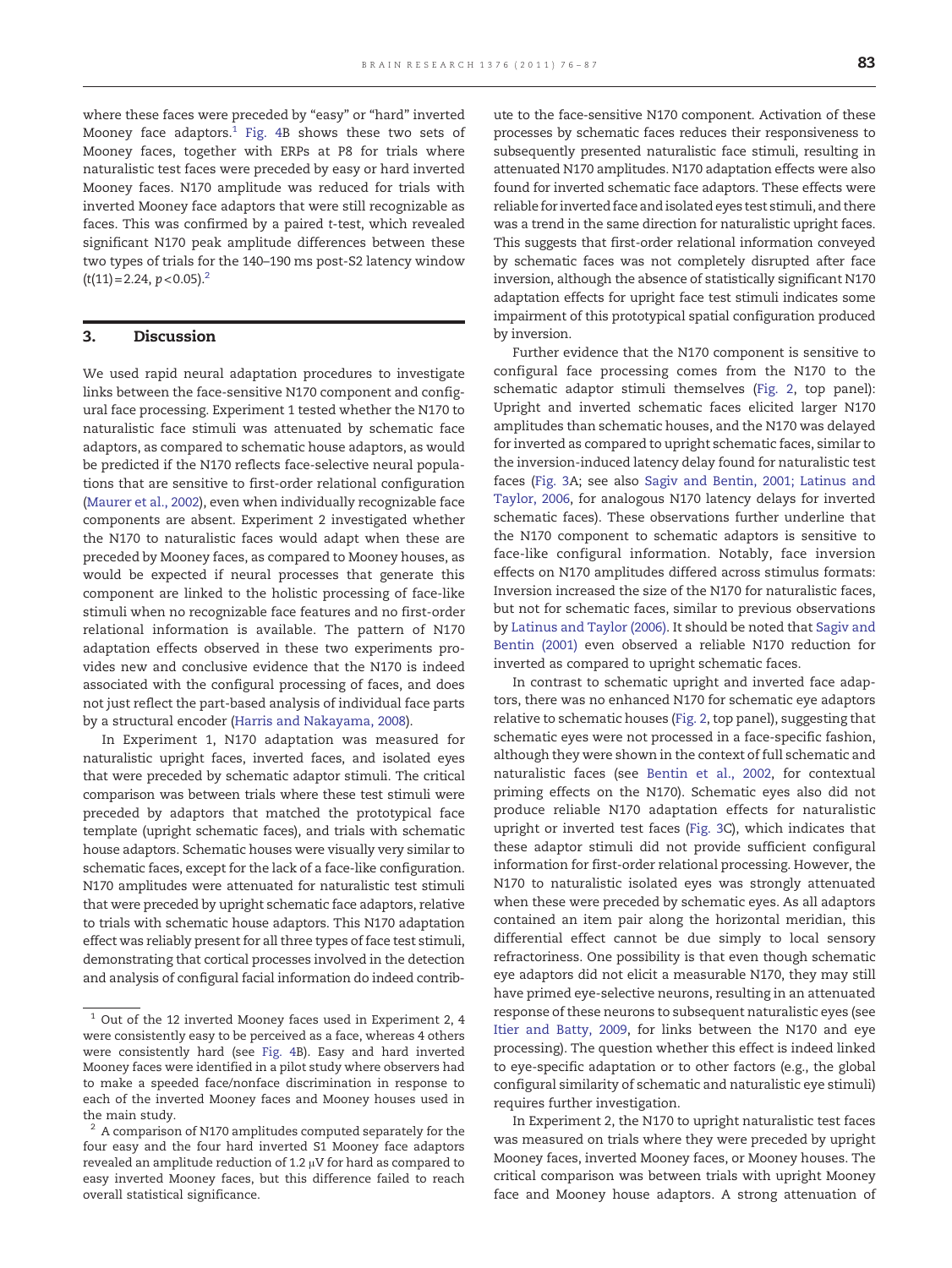N170 amplitudes was observed for naturalistic faces preceded by upright Mooney faces. This is an important observation, as the perception of Mooney faces cannot proceed in an exclusively part-based fashion, and is assumed to primarily involve holistic processing. The fact that upright Mooney faces adapt the N170 to subsequent naturalistic faces thus provides additional evidence for the hypothesis that this component is associated with a configural-holistic level of face processing, and reflects the activity of neural processes that are sensitive to the global gestalt-like features of faces.

Reliable N170 adaptation effects were also found for inverted Mooney faces relative to Mooney house adaptors, and these effects were more pronounced for inverted Mooney faces that were more easily recognizable as faces [\(Fig. 4](#page-6-0)B). This suggests that at least some inverted Mooney faces also engaged configural face processing, and that this was determined by the specific features of individual images (see also [George et al.,](#page-10-0) [2005](#page-10-0), for links between the N170 to Mooney stimuli and their recognizability as faces). Since the same Mooney stimuli were shown both upright and inverted (in order to exclude low-level visual differences between these two categories), priming from upright to inverted faces may also have contributed to the N170 adaptation effects found for inverted Mooney faces. The fact that N170 adaptation was generally less pronounced for inverted as compared to upright Mooney face adaptors indicates that inversion impaired the configural processing of Mooney faces, thereby reducing N170 adaptation effects. The N170 to both upright and inverted Mooney face adaptors was reliably larger than the N170 to Mooney houses [\(Fig. 2](#page-3-0), bottom panel), which confirms and extends previous reports of enhanced N170 amplitudes to Mooney faces relative to scrambled Mooney control stimuli that did not resemble any object [\(Latinus and](#page-11-0) [Taylor, 2005, 2006](#page-11-0)). The observation that there was no N170 amplitude difference between upright and inverted Mooney face adaptors is in line with results by [Latinus and Taylor \(2006\)](#page-11-0), but contrasts with other studies that observed an N170 amplitude reduction for inverted Mooney faces (e.g., [Latinus](#page-11-0) [and Taylor, 2005; George et al., 2005\)](#page-11-0). The presence of inversion effects on N170 amplitudes in response to Mooney faces will need to be clarified in future investigations.

Overall, the pattern of N170 adaptation effects obtained in this study is not in line with the hypothesis that N170/M170 components exclusively reflect the response of face-selective brain regions to individual face parts [\(Harris and Nakayama,](#page-10-0) [2008\)](#page-10-0). In Experiment 1, schematic stimuli adapted the N170 to naturalistic test faces, even though they contained no recognizable face-like component parts, presumably because the spatial arrangement of their parts provided face-relevant first-order relational information [\(Maurer et al., 2002\)](#page-11-0). In Experiment 2, two-tone Mooney faces adapted the N170 to naturalistic test faces, even though these stimuli did not include individually recognizable face parts, and did not afford first-order relational processing, but could only be recognized as faces on the basis of their global gestalt features. The general conclusion from both experiments that the N170 is linked to configural face processing is not in line with previous findings by [Harris and Nakayama \(2008\)](#page-10-0), who used similar rapid adaptation procedures and found no adaptation of the M170 component by schematic faces. In their study, the absence of M170 adaptation effects was inferred from a direct comparison between trials with naturalistic adaptors (photographs of houses) and trials with schematic face adaptors, whereas all adaptors were schematic in the present Experiment 1. It is possible that comparisons of neural adaptation effects produced within and across different image formats (schematic versus naturalistic stimuli) will yield different results. It is also important to note that due to differences in the relative sensitivity of EEG and MEG measures to tangential versus radial and medial versus lateral cortical sources, N170 and M170 components are not necessarily associated with identical underlying neural generator processes. If these components reflect contributions from anatomically distinct part-based and holistic-configural face processing systems (see below), and if the N170 and M170 components differ in their relative sensitivity to these neural sources, different patterns of N170 and M170 adaptation effects might emerge.

Another difference to the study of [Harris and Nakayama](#page-10-0) [\(2008\)](#page-10-0) was that faces were presented in front of a grey oval outline shape in the present Experiment 1. It is possible that this outline shape may have been processed as an external face contour, and may thus have encouraged the faceselective processing of schematic faces. This may have produced N170 adaptation in response to naturalistic test faces that was not observed by [Harris and Nakayama \(2008\)](#page-10-0) who used rectangular adaptor and test stimuli. While this might conceivably have contributed to the adaptation effects by schematic face adaptors in Experiment 1, this explanation cannot account for the fact that strong N170 adaptation effects were also observed in Experiment 2 for Mooney face adaptors that were not presented against an oval background.

The conclusion from Experiment 2 that the N170 is linked to configural-holistic face processing is not just in line with the results of previous N170 studies with Mooney faces (e.g., [Latinus and Taylor, 2005; George et al., 2005](#page-11-0)), but also with a recent investigation of the composite face illusion (CFI) that used N170 adaptation procedures [\(Jacques and Rossion, 2009\)](#page-10-0). Composite faces consisting of two spatially aligned halves were presented in succession, and observers performed a matching task for the top parts of these faces. Relative to trials with identical adaptor and test faces, enhanced N170 amplitudes to test faces were found on trials where only their bottom half differed from the adaptor face, and a behavioural CFI was observed, suggesting that the N170 is associated with a holistic representation of individual composite faces.

The main conclusion from the present study that the N170 is sensitive to configural face processing (to first-order relational information provided by schematic faces as well as to the globalholistic processing afforded by Mooney faces) must not be taken to imply that this component is completely unrelated to the part-based processing of individual face features. It is now generally accepted that N170 is not a monolithic component that is uniquely associated with a single neural generator implementing one specific aspect of face perception, but instead reflects multiple neural sources (see also [Rossion and Jacques,](#page-11-0) [2008\)](#page-11-0). Even though the current results emphasize its links to configural face processing, there is substantial evidence that the N170 is also sensitive to individual face parts. N170 amplitudes are typically larger in response to isolated eyes than for full upright faces [\(Bentin et al., 1996; Itier et al., 2007](#page-10-0)), which was confirmed in Experiment 1 for naturalistic test stimuli ([Fig. 3](#page-4-0)A).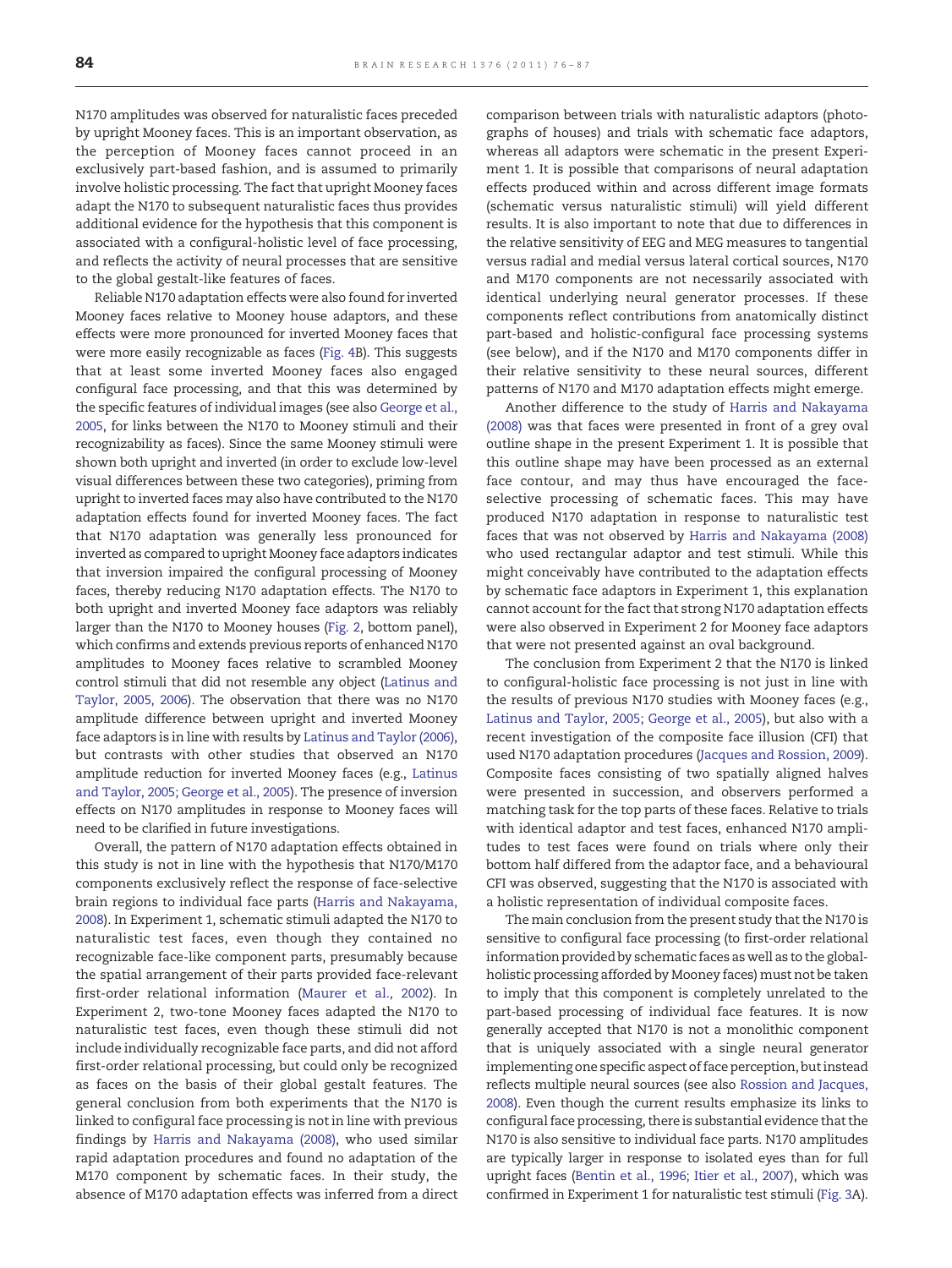In addition, face parts such as isolated eyes have been shown to adapt the N170 to subsequent full faces ([Eimer et al., 2010\)](#page-10-0). The assumption that the N170 reflects the activity of several distinct neural systems involved in the perceptual analysis of faces may also explain why N170 source localization studies have produced inconsistent results. While most studies suggest bilateral occipito-temporal cortex and posterior fusiform gyrus as main sources for the N170 (e.g., [Bötzel et al., 1995; Rossion et al., 2003](#page-10-0)), others have localised the N170 in posterior superior temporal sulcus (e.g., [Itier and Taylor, 2004](#page-10-0)). It has been suggested that the N170 reflects the joint activity of a part-based system in the posterior occipitotemporal sulcus and middle temporal gyrus that is associated with the detection and processing of individual face components (e.g., [Pitcher et al., 2007\)](#page-11-0), and a configural system in middle fusiform gyrus that is responsible for the analysis of spatial relations between face parts and the holistic perception of face configurations [\(Bentin et al., 1996;](#page-10-0) [McCarthy et al., 1999; Sagiv and Bentin, 2001\)](#page-10-0). In this framework, the N170 adaptation effects triggered by schematic faces and Mooney faces described here would reflect the modulation of configural-holistic face processing in fusiform gyrus, whereas N170 adaptation produced by face parts, as demonstrated in previous studies, would be generated independently in anatomically distinct lateral occipitotemporal areas.

There may be another reason why the N170 component is linked both to part-based and to configural face processing. In a recent review paper, [McKone and Yovel \(2009\)](#page-11-0) have argued against the view that feature-based and configural-holistic face processing represent distinct and functionally separate stages. Based on evidence that effects of inversion on the perception of feature changes are often just as large as inversion effects on the perception of the spatial-relational changes, they claim that the representation of local features and configural properties of upright faces is not as independent as is often assumed. If face perception involves holistic representations that integrate both configural and featurebased information, as suggested by [McKone and Yovel \(2009\),](#page-11-0) and if the N170 component was linked to such integrated representations, N170 adaptation effects should be produced by face parts as well as by naturalistic, schematic, and Mooney faces, as is indeed the case.

In summary, the N170 adaptation effects observed in this study provide new evidence that the N170 component is associated with face-selective neural processes that are sensitive to the spatial configuration of faces, as well as to their holistic gestalt features. They demonstrate that this component does not exclusively reflect the part-based analysis of face components, but can also be used to investigate brain mechanisms that are specifically involved in configural face processing.

#### 4. Experimental procedures

#### $4.1.$  $\frac{1}{\sqrt{2}}$ . Experiment 1

#### 4.1.1. Participants

Eighteen paid volunteers were tested. One was excluded because of an insufficient number of trials after EEG artefact rejection, another due to the absence of N170 components in response to S2. The remaining 16 participants (10 males) were 19-39 years old (mean age 28.1 years), right-handed, and had normal or corrected-to-normal vision.

#### 4.1.2. Stimuli and procedure

Stimuli were presented on a CRT monitor at a viewing distance of 100 cm. E-Prime software (Psychology Software Tools, Pittsburgh, PA) was used for stimulus presentation and response collection. Four schematic stimulus categories (upright faces, inverted faces, eyes, houses) and three naturalistic face stimulus categories (upright faces, inverted faces, eyes) were used, each including 12 individual images, resulting in a total of 84 different images [\(Fig. 1,](#page-2-0) top). Naturalistic faces were images of 12 different individuals (6 male, 6 female) from a standard set of faces [\(Ekman and Friesen, 1976](#page-10-0)), all with neutral expression. Isolated eyes stimuli were created using Paint Shop Pro 7 to extract the left and right eyes (excluding eyebrows and the central region between the eyes) from all 12 upright faces, and inserting these at the spatially corresponding locations of grey oval outline shapes. Schematic stimuli were created by arranging circles, bars, and rectangular shapes on top of grey oval outline shapes. To generate individual tokens of these stimuli, the size, spatial arrangement, or greyscale value of stimulus elements were varied. For all naturalistic and schematic stimuli, the central pair of eyes or 'windows' (for schematic houses) was always located on the horizontal midline of the oval background shapes. The angular size of all images was  $5.7^\circ \times 8.1^\circ$ , and their average luminance was 21 cd/m². All stimuli were presented against a dark grey background (5 cd/m<sup>2</sup>).

On each trial, two images (S1: adaptor stimulus; S2: test stimulus) were presented successively for 200 ms each, separated by a 200 ms interstimulus interval. Schematic upright faces, inverted faces, eyes, and houses were presented with equal probability as S1. Naturalistic upright faces, inverted faces, and eyes were presented equiprobably as S2. Intertrial interval was 1500 ms. The experiment included 4 experimental blocks that each contained 240 trials, with a break after every 80 trials. In each block, 18 trials were presented in random order for each of the 12 combinations of the 4 S1 categories and 3 S2 categories (216 trials per block). No response was required on these trials. The remaining 24 trials per block were target trials, where a red outline shape aligned with the outer contours of the oval stimulus shape was presented with equal probability together with S1 or S2. Each block contained 2 target trials for each of the 12 possible combinations of S1 and S2 category (with targets presented as S1 or S2, respectively). Participants had to press a response button when they detected a target. Response hand was alternated after two successive experimental blocks.

#### 4.1.3. EEG recording and data analysis

EEG was DC-recorded with a BrainAmps DC amplifier (upper cut-off frequency 40 Hz, 500 Hz sampling rate) and Ag-AgCl electrodes mounted on an elastic cap from 23 scalp sites (Fpz, F7, F3, Fz, F4, F8, FC5, FC6, T7, C3, Cz, C4, T8, CP5, CP6, P7, P3, Pz, P4, P8, PO7, PO8, and Oz, according to the extended international 10-20 system). Horizontal electrooculogram (HEOG) was recorded bipolarly from the outer canthi of both eyes. An electrode placed on the left earlobe served as reference for online recording, and EEG was re-referenced off-line to the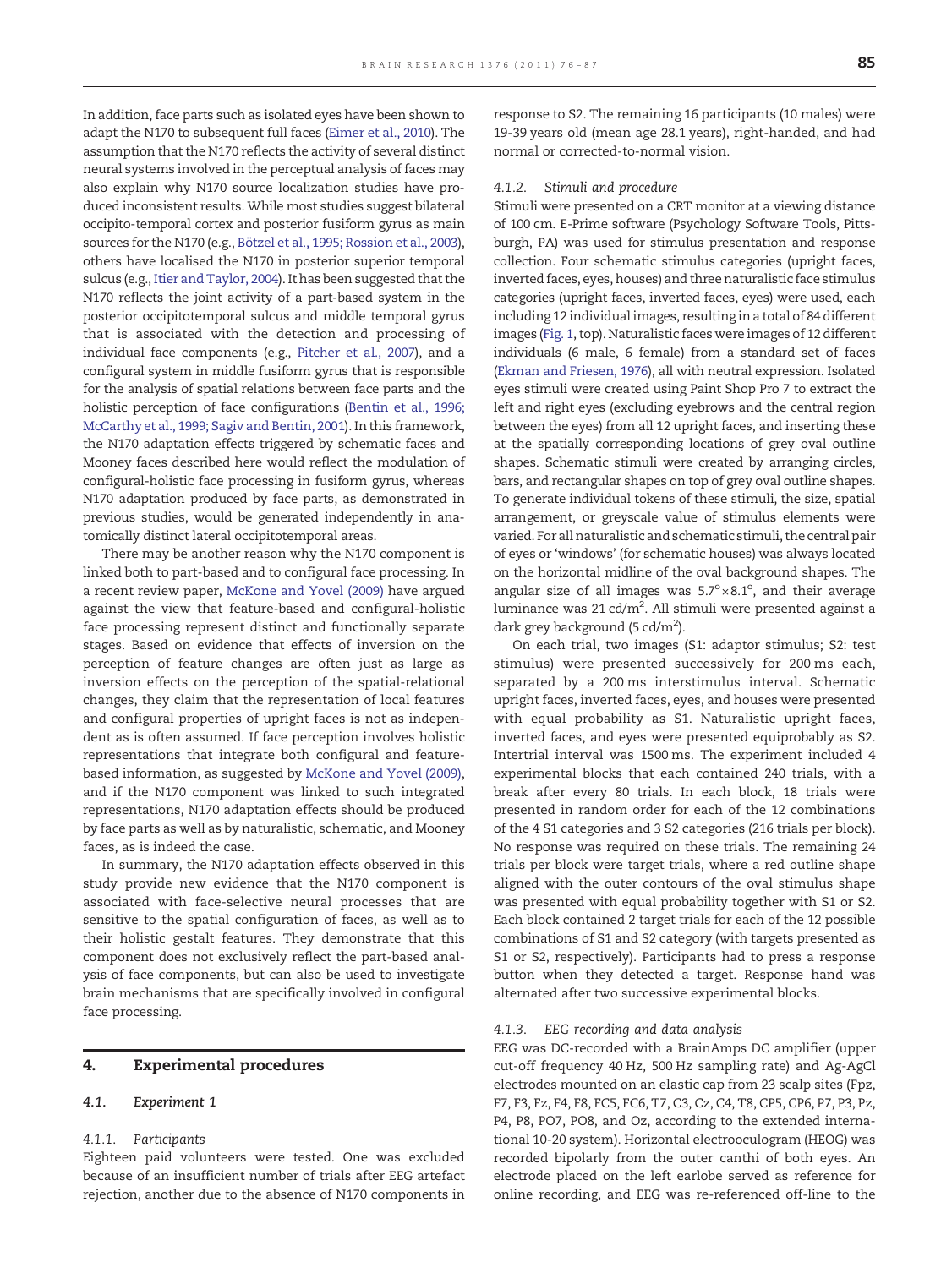<span id="page-10-0"></span>average of the left and right earlobe. Electrode impedances were kept below 5 kΩ.

EEG data were analysed for nontarget trials only, to avoid contamination with response-related brain activity. EEG was epoched offline from 100 ms before to 700 ms after S1 onset. Epochs with activity exceeding  $\pm 30 \mu V$  in the HEOG channel (reflecting horizontal eye movements) or ±60 μV at Fpz (indicating eye blinks or vertical eye movements) were excluded from analysis, as were epochs with voltages exceeding  $\pm 80 \mu V$  at any other electrode, and trials with manual responses. Following artefact rejection, EEG waveforms were averaged separately for all 12 combinations of S1 and S2 category. N170 components in response to S1 and S2 stimuli were measured at right lateral posterior electrode P8 where this component is maximal. N170 peak amplitudes and latencies were quantified within a 140–190 ms time interval after stimulus onset, relative to a 100 ms prestimulus baseline (for S1), and relative to a 100 ms baseline from 50 ms before to 50 ms after S2 onset (for S2). Repeated-measures analyses of variance (ANOVAs) were performed on N170 peak amplitude and latency measures.

#### $4.2.$  $\mathbf{F}$ .

#### 4.2.1. Participants

Twelve paid volunteers (7 males), aged 20–34 years (mean age 27.3 years) took part in the experiment. All were right-handed and had normal or corrected-to-normal vision.

#### 4.2.2. Stimuli and procedure

Trial structure and general procedures were identical to Experiment 1, with the following exceptions. All adaptors were two-tone Mooney stimuli, and there were three different adaptor categories (upright faces, inverted faces, houses). Test stimuli were always upright naturalistic faces. Each of these four stimulus sets included 12 individual images. Naturalistic faces were identical to those used in Experiment 1. Upright and inverted Mooney faces were taken from the standard set of Mooney face stimuli ([Mooney, 1957](#page-11-0)). Mooney houses were created from naturalistic images of houses by using Adobe Photoshop CS3 to generate two-tone images that were equivalent in terms of low-level visual properties to the Mooney faces. Angular size was  $2.68^{\circ} \times 4.75^{\circ}$  for all Mooney stimuli and  $2.68^{\circ} \times 4.57^{\circ}$  for naturalistic faces. Average foreground luminance was 68 cd/ $m^2$  for Mooney stimuli and 21 cd/ m<sup>2</sup> for naturalistic faces.

On each trial, two images (S1: adaptor stimulus; S2: test stimulus) were presented successively for 200 ms each, separated by a 200 ms interstimulus interval. Upright Mooney faces, inverted Mooney faces and houses were presented with equal probability as S1. Naturalistic upright faces were presented as S2 [\(Fig. 1,](#page-2-0) bottom). Intertrial interval was 1500 ms. The experiment included 4 experimental blocks that each contained 108 trials. In each block, 36 trials were presented in random order for each of the three S1 categories. Target trials were defined by the presence of a red rectangular outline shape aligned with the outer contours of the S1 or S2 stimuli, which was presented with equal probability together with S1 or S2. Each block contained 12 target trials (4 trials for each of the three S1 categories).

4.2.3. EEG recording and data analysis All procedures were identical to Experiment 1.

#### Acknowledgments

This research was supported by a grant from the Economic and Social Research Council (ESRC), UK. Thanks to Joanna Parketny for technical assistance.

#### REFERENCES

- Bentin, S., Deouell, L.Y., 2000. Structural encoding and identification in face processing: ERP evidence for separate mechanisms. Cogn. Neuropsychol. 17, 35–54.
- Bentin, S., Allison, T., Puce, A., Perez, E., McCarthy, G., 1996. Electrophysiological studies of face perception in humans. J. Cogn. Neurosci. 8, 551–565.
- Bentin, S., Sagiv, N., Mecklinger, A., Friederici, A., von Cramon, Y.D., 2002. Priming visual face-processing mechanisms: electrophysiological evidence. Psychol. Sci. 13, 190–193.
- Bötzel, K., Schulze, S., Stodieck, S.R.G., 1995. Scalp topography and analysis of intracranial sources of face-evoked potentials. Exp. Brain Res. 104, 135–143.
- Diamond, R., Carey, S., 1986. Why faces are and are not special: an effect of expertise. J. Exp. Psychol. Gen. 115, 107–117.
- Eimer, M., 2000a. Event-related brain potentials distinguish processing stages involved in face perception and recognition. Clin. Neurophysiol. 111, 694–705.
- Eimer, M., 2000b. Effects of face inversion on the structural encoding and recognition of faces–evidence from event-related brain potentials. Cogn. Brain Res. 10, 145–158.
- Eimer, M., Kiss, M., Nicholas, S., 2010. Response profile of the face-sensitive N170 component: a rapid adaptation study. Cereb. Cortex 20, 2442–2452.
- Ekman, P., Friesen, W., 1976. Pictures of Facial Affect. Consulting Psychologists Press, Palo Alto, CA.
- George, N., Jemel, B., Fiori, N., Chaby, L., Renault, B., 2005. Electrophysiological correlates of facial decision: Insights from upright and upside-down Mooney-face perception. Cogn. Brain Res. 24, 663–673.
- Halgren, E., Raij, T., Marinkovic, K., Jousmäki, V., Hari, R., 2000. Cognitive response profile of the human fusiform face area as determined by MEG. Cereb. Cortex 10, 69–81.
- Harris, A.M., Nakayama, K., 2008. Rapid adaptation of the M170 response: importance of face parts. Cereb. Cortex 18, 467–476.
- Henson, R.N., 2003. Neuroimaging studies of priming. Prog. Neurobiol. 70, 53–81.
- Itier, R.J., Batty, M., 2009. Neural bases of eye and gaze processing: the core of social cognition. Neurosci. Biobehav. Rev. 33, 843–863.
- Itier, R.J., Taylor, M.J., 2004. Source analysis of the N170 to faces and objects. NeuroReport 15, 1261–1265.
- Itier, R.J., Alain, C., Sedore, K., McIntosh, A.R., 2007. Early face processing specificity: it's in the eyes! J. Cogn. Neurosci. 19, 1815–1826.
- Jacques, C., Rossion, B., 2004. Concurrent processing reveals competition between visual representations of faces. NeuroReport 15, 2417–2421.
- Jacques, C., Rossion, B., 2006. The speed of individual face categorization. Psychol. Sci. 17, 485–492.
- Jacques, C., Rossion, B., 2009. The initial representation of individual faces in the right occipito-temporal cortex is holistic: Electrophysiological evidence from the composite face illusion. J. Vis. 9(6):8, 1-16.